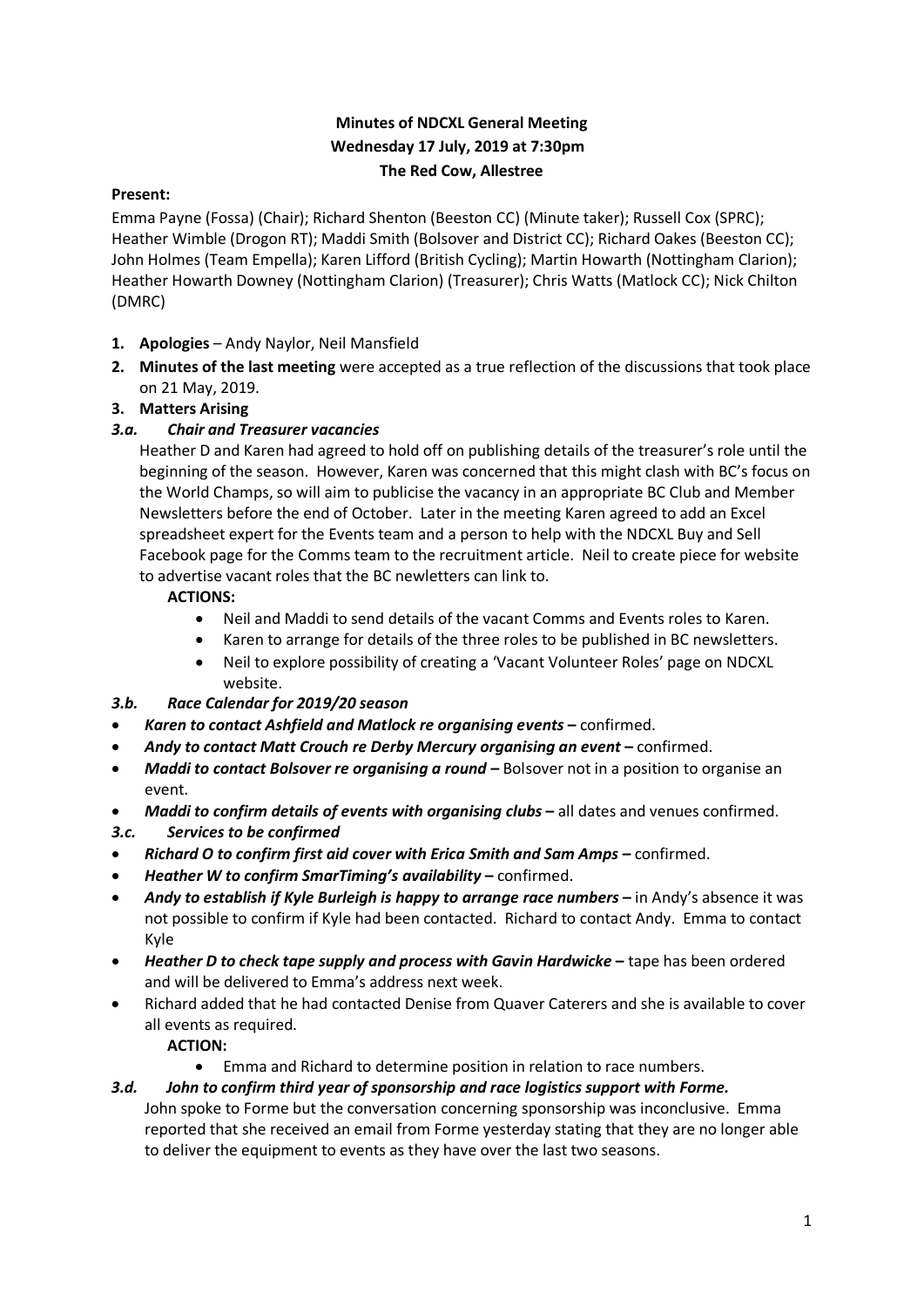## **ACTION:**

• Emma to respond to email asking which of the events Forme will be attending.

## *3.e. Affiliations*

- *Gavin to pass on BC login details for League rider affiliations to Heather W - completed.*
- *Heather D to amend club affiliation form and Neil to post to NDCXL site* **-** completed**.**
- *Open club affiliations in July* **-** club affiliations are open

## *3.f. Equipment to meet new BC regulations.*

Karen is not sure about the colour of the second flag required for course safety purposes (the first is red) and is seeking confirmation from colleagues at BC. Red flags are available from Karen and Heather D is to purchase a box of whistles and first aid bibs. **ACTIONS:** 

- **Heather D to purchase whistles and first aid bibs.**
- **Karen to inform Heather of second flag colour asap so they can be purchased**

## **4. Team updates: Admin**

- **a. Sponsorship –** as discussed above in Matter Arising 3.d.
- **b. Login details for league**

Richard asked volunteers to send him any login details that they use to access online information for league business. He is compiling a list of login details that can be centrally and securely.

**c. Catering –** as reported by Richard above in Matters Arising – 3.c.

## **ACTIONS:**

- Heather D to securely forward bank, website hosting and Google Docs login details to Richard.
- Richard to request access to BC's league management tool. It was unanimously agreed that the chair (Emma) and secretary (Richard) should have access. Karen advised forwarding a copy of these minutes and membership numbers to BC membership and copy her in.
- Emma to provide Twitter details and to ask Lee Shunburne for Facebook.

## **5**. **Team update: Communications**

Neil in absentia:

- **a.** Formally thanked Tim Cooper for volunteering for the league over the past few years.
- **b.** Asked for help with NDCXL Buy and Sell see Matter Arising 3.a.
- **c.** Reported that the calendar has been published.
- **d.** Reported that the event prize allocation spreadsheet has been completed and forwarded to Maddi and Emma.
- **e.** Requested to amend event schedule so that the duration of the vet men and women races is described as "40+ minutes". After a brief discussion in which John explained that the duration of races for elite women at UCI level is now 55 minutes it was unanimously agreed to amend Appendix C of the NDCXL's Rules so that it states that the NDCXL women's and vets' races will be 40+ minutes long.

## **ACTIONS:**

- Maddi to send Neil's event spreadsheet to Richard for testing (he will the spreadsheet with data from the January 2019 Broxtowe event.
- Richard to amend Appendix C to reflect races of 40+ minutes for women and vet men
- **6. Team update: Events**
	- **a. Event calendar –** published as reported by Neil at 5.c.
	- **b. Recruiting an Excel spreadsheet volunteer –** see Matters Arising 3.a.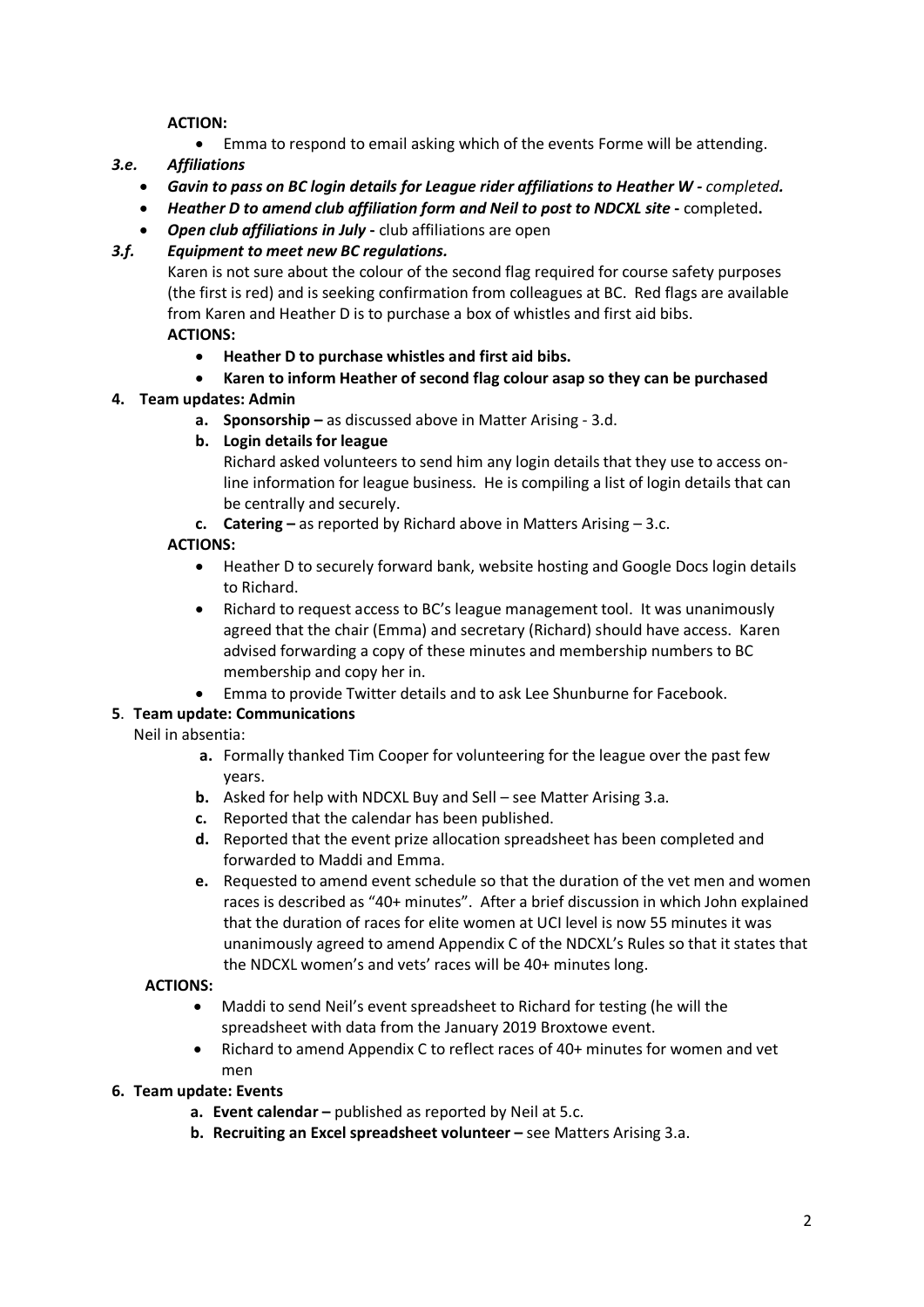#### **7. Team updates: Results**

- 1. Heather W reported an issue with BC's system for rider registration: the club selection is inconsistent and often displaying incorrect details. Karen advised Heather W to contact Ben Falla at BC.
- 2. Heather W reported that she's been contacted by a rider who wishes to register as a private member but, although he lives in north Nottinghamshire, he is unable to register on the BC system because he has a Sheffield postcode. Heather queried the inconsistency between this restriction on the BC system and item 4.1 in the NDCXL Constitution, which states *"Membership of The League shall be open to any club whose club address (as registered with British Cycling) is in the counties of Nottinghamshire or Derbyshire or to any private individual who lives within these counties."* However, is was noted that the county vs postcode issue would need to be policed carefully.
- 3. Heather W asked if the new women's race will be divided into the same categories and subcategories as the vet men (V45, V55, etc.). It was noted that this question applies to both race day prize allocation and the separate league competitions. John noted that Trophy races do not incorporate the subcats. By a unanimous vote it was agreed that Rule 3.4 should be amended from:

|     | 3.4                 |  | It is mandatory to award prizes in the following categories:                                                                                         |  |
|-----|---------------------|--|------------------------------------------------------------------------------------------------------------------------------------------------------|--|
|     | Children:<br>Women: |  | U9B, U9G, U12B, U12G, U14B, U14G, U16B, U16G;                                                                                                        |  |
|     |                     |  | Junior, Senior (incl. U23), V40 & V50                                                                                                                |  |
|     | Men:                |  | Junior, Senior (incl. U23), V40, V45, V50, V55, V60, V65, V70+                                                                                       |  |
| to: |                     |  |                                                                                                                                                      |  |
|     | 3.4                 |  | It is mandatory to award prizes in the following categories:                                                                                         |  |
|     | Children:           |  | U9B, U9G, U12B, U12G, U14B, U14G, U16B, U16G;                                                                                                        |  |
|     | Women:              |  | Junior, Senior (incl. U23), V40, V50, V60, V70+                                                                                                      |  |
|     | Men:                |  | Junior, Senior (incl. U23), V40, V50, V60, V70+                                                                                                      |  |
|     | and Rule 5.2 from   |  |                                                                                                                                                      |  |
|     | 5.2.                |  | Prizes in the league competitions shall be awarded in the following                                                                                  |  |
|     | categories:         |  |                                                                                                                                                      |  |
|     | Children:<br>Women: |  | U9G, U9B, U12G, U12B, U14G, U14B, U16G, U16B                                                                                                         |  |
|     |                     |  | Junior, U23, Senior, V40, V50                                                                                                                        |  |
|     | Men:                |  | Junior, U23, Senior, V40, V45, V50, V55, V60, V65, V70                                                                                               |  |
| to: |                     |  |                                                                                                                                                      |  |
|     | 5.2.                |  | Prizes in the league competitions shall be awarded in the following                                                                                  |  |
|     | categories:         |  |                                                                                                                                                      |  |
|     | Children:           |  | U9B, U9G, U12B, U12G, U14B, U14G, U16B, U16G                                                                                                         |  |
|     | Women:              |  | Junior, U23, Senior, V40, V50. V60, V70+                                                                                                             |  |
|     | Men:                |  | Junior, U23, Senior, V40, V50, V60, V70+                                                                                                             |  |
|     |                     |  | $\mathbf{F}$ and $\mathbf{F}$ and $\mathbf{F}$ and $\mathbf{F}$ and $\mathbf{F}$ and $\mathbf{F}$ and $\mathbf{F}$ and $\mathbf{F}$ and $\mathbf{F}$ |  |

It was noted that the BC General Technical Regulation 18.7.1 should apply in relation to the number of prizes allocated in relation to the number of entries in each category:

*18.7.1 For Men / Women / Junior Individual Championships:*

*8 or more entries 3 Medals 6 or 7 entries 2 Medals*

*3 to 5 entries 1 Medal*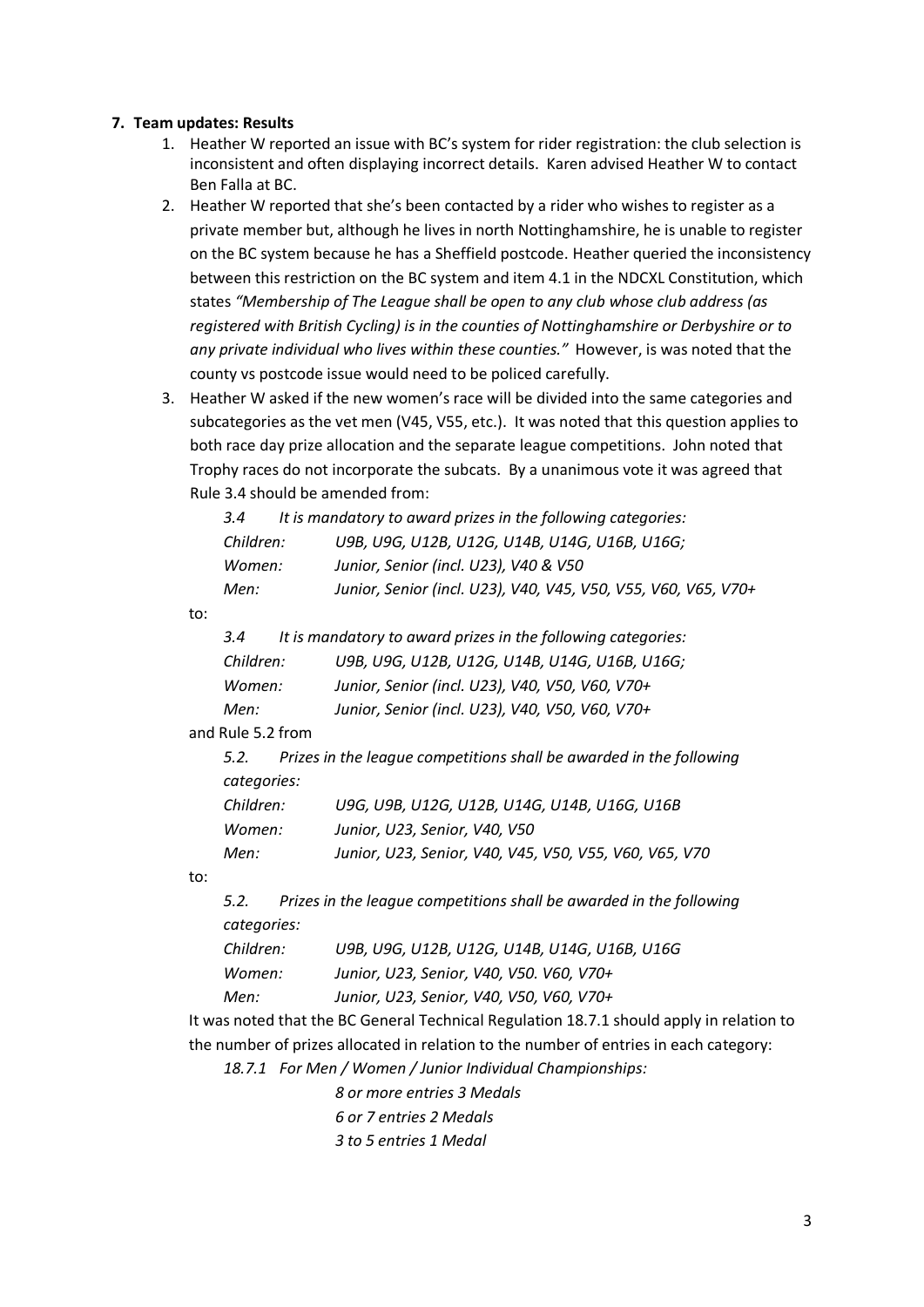- 4. Heather W reported that 18 riders had attempted to register even though their clubs haven't affiliated. She asked for a general message to be sent out via Comms to explain that until they receive a second email from BC confirming registration they should not assume registration is complete.
- 5. Heather W asked Heather D to send her a list of the clubs that affiliated last season but aren't this season.
- 6. Heather D reported that 8point8 has affiliated with the intention of supporting an event but they have not specified one. Maddi noted that Nottingham Clarion had asked for more helpers so it was agreed that Heather D would link Clarion with 8point8.

## **ACTIONS:**

- Heather W to contact Ben Falla at BC re issue with BC member registration system.
- Heather W to bring BC member registration system into line with Constitution.
- Richard to make amendments to NDCXL Rules as per 7.3 above.
- Neil to amend event spreadsheet to incorporate amendments to race day prize allocation as described in 7.3.
- Heather W to amend League competitions to reflect amendments referred to in 7.3.
- Neil to remind riders who are registering that the 'Order Receipt' is not 'not a guarantee of acceptance of league membership'.
- Heather D to send Heather W a list of clubs that do not intend to affiliate.
- Heather D to link 8point8 and Nott'm Clarion so the latter can support at HPP.

# **8. Team updates: Finance**

- **a. Purchases – barrier tape –** see Matters Arising 3.c.
- **b. Club affiliations –** Heather D confirmed that 16 clubs and 8 private members have affiliated and she will continue to update.
- **c. Website hosting 34SP –** Heather D confirmed that hosting fees are due. Heather added that the bank balance is healthy.

## **9. Team updates: Logistics**

Richard to inform Andy of Forme's decision to no longer deliver event equipment. **ACTION:** 

• Richard to contact Andy re event equipment delivery issue.

# **10. Team updates: Officials**

John reported that commissaires have been allocated to the first three events. Karen expressed a concern about the lack of communication between comms and organisers prior to the event. Maddi agreed to forward contact details of all organisers to John so that he can inform them which comms will be officiating at their event. He will also pass organiser details to the comms team. Karen explained that sharing contact details between organiser and comms team is acceptable in terms of privacy.

Russ asked if he is still required at events. Heather W explained that SmarTiming now cover all the finish line functions. Russ offered to provide his services at certain events. **ACTIONS:** 

- Maddi to send organisers' contact details to John.
- John to provide comms' contact details to organisers and inform comms of organisers' contact details.
- Maddi to ask organisers to contact Russ to determine if he is attending.

# **11. Cyclo-cross conference outcomes**

**a. Safety requirements including kit –** see Matters Arising 3.f**.**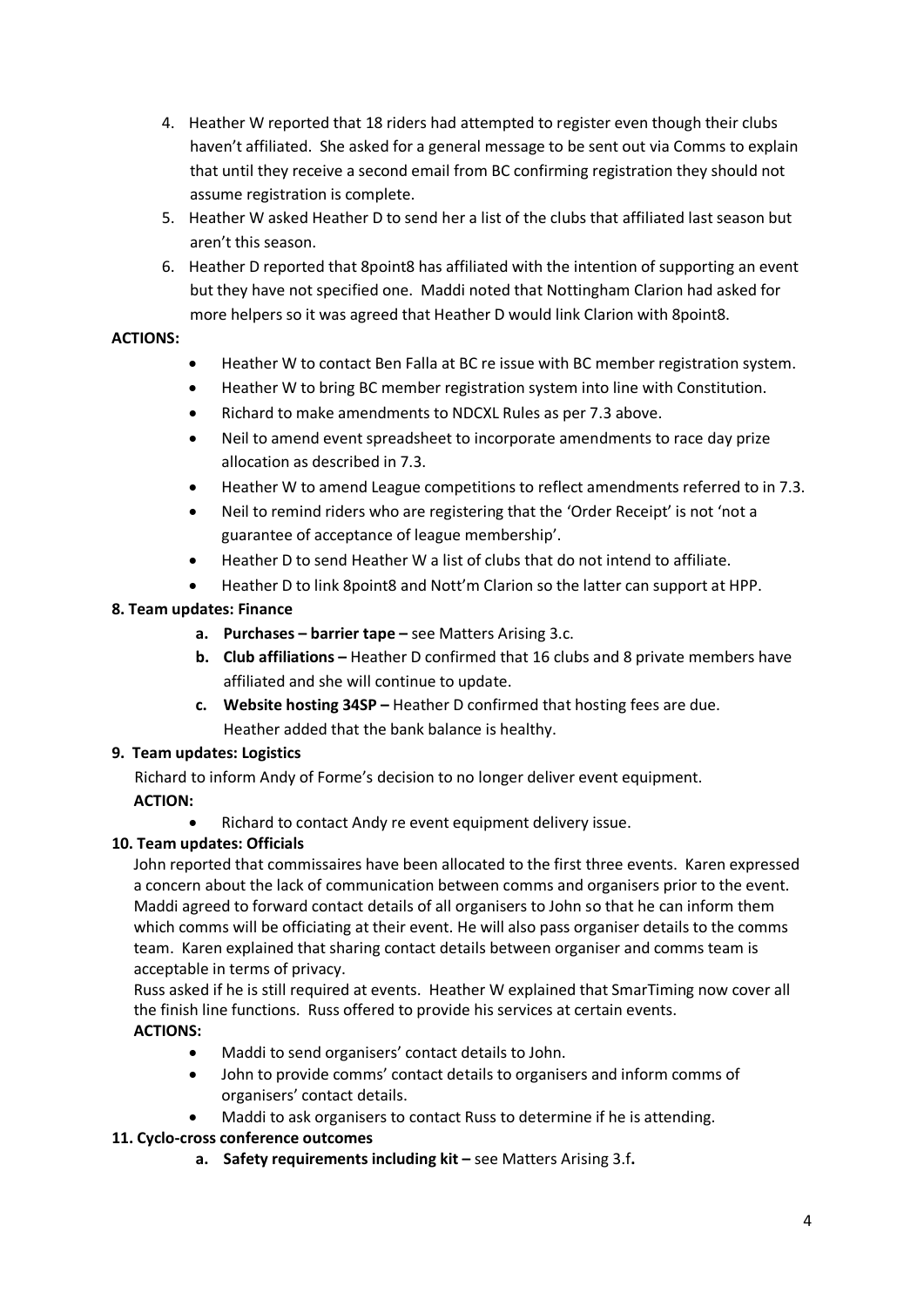- b. **First aid requirements –** Karen reported that is it necessary for organisers to provide additional first aid cover ('first aid in the workplace' at minimum) in support of the professional cover provided by the league. She explained that without this support a race would have to be stopped if the primary first aider is treating an injured person. Requirement to purchase first aid bibs – see Action related to Matters Arising 3.f.
- c. **CX technical regs update for 2020 -** Karen started a discussion about the need for club welfare officers at events. A discussion about safeguarding and coaching courses ensued that ended with Karen announcing that BC is about to publish a new code of conduct.

## **ACTIONS:**

- Maddi to inform organisers that a support first aider is required at all events.
- Neil to re-publish NDCXL code of conduct prior to the beginning of the season.

## **12. Communicating changes that were decided upon at the AGM**

**a. Gridding –** After Richard distributed a draft amended version of Appendix C of the NDCXL rules Heather W pointed out that U12s are gridded by league position and not year of birth as currently stated in both Appendix C and rule 1.2.5. By a unanimous vote it was agreed that this should be amended to reflect how this category actually is gridded.

John requested a volunteer to assist with the gridding of the U12 races. Karen suggested adding a note to Appendix C indicating that riders at the back of the race may be asked to leave the race after they cross the finish line for their last lap to ensure that races are kept to time. By a unanimous vote it was agreed that the following should be added to Appendix C:

*"The commissaire team reserves the right to withdraw riders from the race before they start their last lap in order to ensure that races finish on time. Withdrawn riders will be listed in the results in the order in which they are withdrawn from the race plus number of laps which have not been completed."*

It was agreed that commissaires would not implement this measure during the first two events to determine if it is required.

It was agreed that an amended version of Appendix C should be published as it provides a great deal of information concerning event schedules.

- b. **Start arrangement for women's race(s) –** Richard asked if the intention is to separate the women's race start by category. It was unanimously agreed that ALL women should start racing at the same time.
- **c. Communicating changes –** It was agreed that changes agreed at the AGM should be published in one post and then repeated in the run up to the first event. Richard to send details of meetings to affiliated clubs.

## **ACTIONS:**

- Richard to make amendments to Appendix C (U12 gridding and withdrawing riders) and rule 1.2.5 (U12 gridding).
- Recruit volunteer to assist in the gridding of U12s.
- Richard to amend Appendix C to reflect a single start for all women.
- Richard to send amended version of Appendix C to Neil for publication and to Maddi for distribution to organisers.
- Richard and Emma to draw up a list of changes agreed at the AGM which will be published by Neil.
- Heather D to send Richard contact details for affiliated clubs so he can inform them of meetings, etc.

## **13. Any other business**